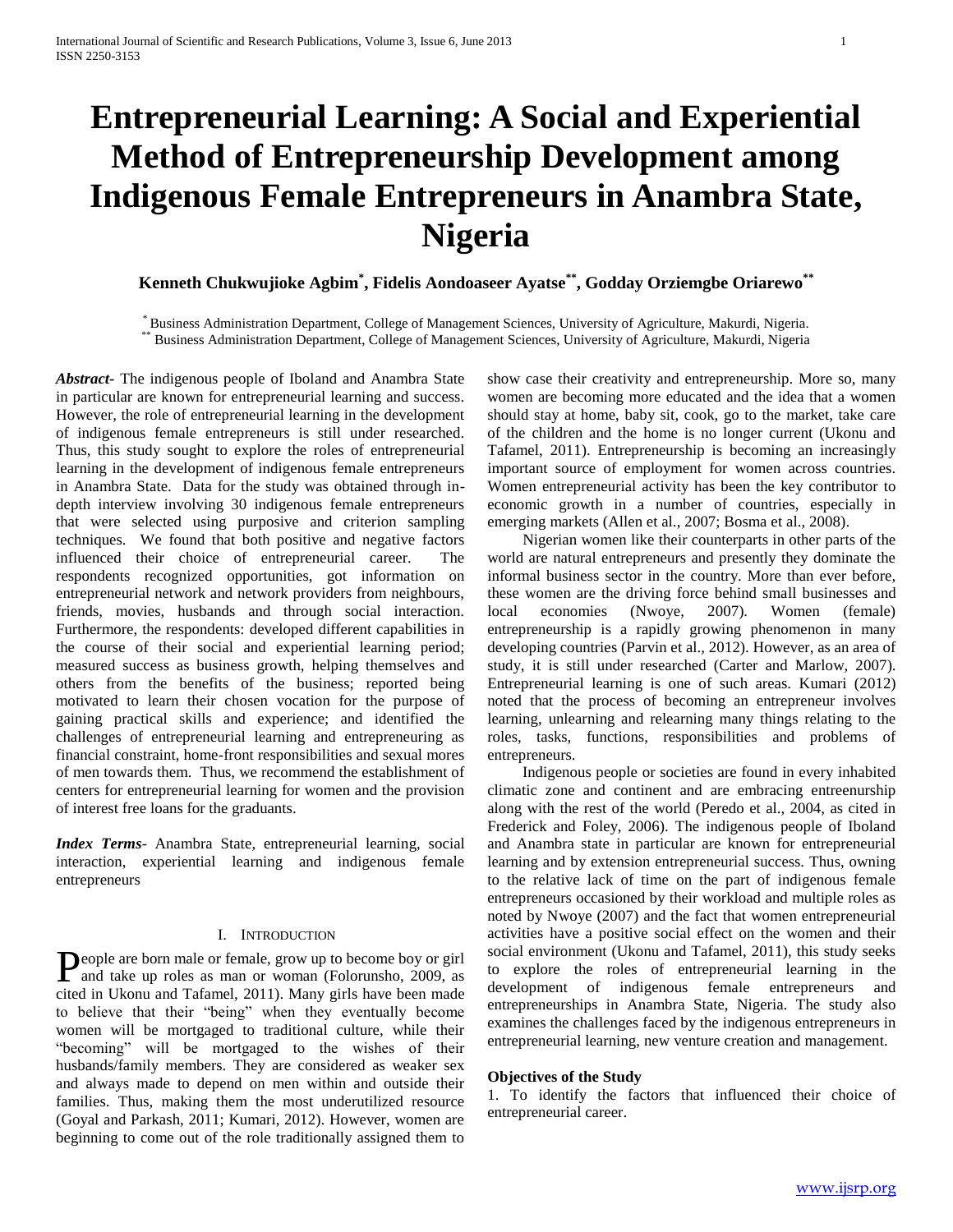2. To examine the sources of information on entrepreneurial networks and entrepreneurial network providers.

3. To identify the entrepreneurial capabilities of the indigenous female entrepreneurs.

4. To determine how the indigenous female entrepreneurs measure success.

5. To identify the factors that motivated them to go into entrepreneurial learning, and the challenges of entrepreneurial learning and entrepreneuring.

## II. LITERATURE REVIEW

## **Entrepreneurship Development**

 Entrepreneurship development is the process of actualizing an innovative intention by an individual or group of individuals in either a new or old enterprise through networking to acquire the requisite capabilities that will enhance the success of the venture in the face of environmental uncertainties (Agbim and Oriarewo, 2012). It is evident from the Agbim and Oriarewo definition that entrepreneurship has four dimensions: entrepreneurial intention; entrepreneurial networking; entrepreneurial capabilities; and entrepreneurial success. Also, according to Agbim and Oriarewo (2011) entrepreneurship is comprised of the entrepreneur, entrepreneuring and the enterprise. The entrepreneur is the individual or group of individuals who combine resources based on new ideas so as to add value to a new/existing product and/or add innovation in services rendered. Entrepreneuring is the entrepreneurial process in entrepreneurship development, while the enterprise is the outfit through which the products/services are delivered to the society.

 Indigenous female (or women) entrepreneurs are female indigenous of a defined geographical area who owns or who has started and manages a business enterprise or organization within the same geographical area, while indigenous female entrepreneurship is a business venture or organization that is owned or started and managed within a defined geographical area by a female indigene or a group of female indigenes of the same geographical area (Agbim and Oriarewo, 2011).

 Entrepreneurial intention is the first step in new business formation (Lee and Wong, 2004); it is typically considered to be formed by a person's attitude toward entrepreneurship, the prevailing social norms attached to entrepreneurship, and the person's level of self-efficacy. Self-efficacy is a person's cognitive estimate of his/her capabilities to mobilize the motivation, cognitive resources and courses of action needed to exercise control over events in his/her life (Bandura, 1986). A person's intention to become an entrepreneur offers the best predictor of the person actually engaging in entrepreneurship in the future (Delmar and Davidsson, 2000). Thus, entrepreneurial intention is a conscious state of mind that directs attention (and therefore experience and action) toward a specific object (goal) or pathway to achieve it (Bird, 1989).

 Networking, generally, enables people to get the right information, shrink operational expenditures by permitting the organization of actions and makes possible combined decisionmaking (Grootaert and Van Bastelaer, 2001). In addition, the would-be or nascent/budding entrepreneur according to Hellman and Puri (2002) is exposed to finance and experienced workforce

that ensure entrepreneurship development and sustenance through networking. Entrepreneurial networks therefore create a relationship between the would-be entrepreneurs and the networks of their desired line of business at the start-up (Zhao and Aram, 1995). When the entrepreneurial networks of entrepreneurs begin to contribute to their entrepreneurial goals, these social contacts becomes their social capital (Burt, 1992). It has been established that persons with entrepreneurial intentions and who are exposed to various skills through entrepreneurial networking can gain access to useful information and even finance from the existing sources (Johannisson, 2000) and take measures to develop their entrepreneurial capabilities and by extension their own businesses (Tian, et al., 2009; Hunjra et al., 2011; Agbim and Oriarewo, 2012).

 Entrepreneurial capability is developed by means of a specific and identifiable process (Treece et al., 1997). Golden and Powell (2000) described entrepreneurial capability as the flexibility to alterations. Ravichandran and Lertwongsatein (2005) further asserted that flexibility facilitates individuals and companies to swiftly and efficiently use state of the art technologies to constantly maintain existing businesses. Additionally, strategic flexibility is a type of vibrant entrepreneurial capability, which assists a person or a firm identify and grab opportunities (Herreld et al., 2007).

 There are four entrepreneurial capabilities that are intertwined with the environment: (1) technological skills. These skills have been viewed in different ways in literature. But, majorly, it has been described by Hisrich (1992) as writing, oral communication, technology, interpersonal, listening, organizing ability, network building, coaching, team work and environmental monitoring skills; (2) Management skills. It connotes planning, organizing, leading and coordination skills (Agbim, 2013); (3) personal entrepreneurial skills. Hisrich (1992) described personal entrepreneurial skills as inner control/discipline, risk taking, innovativeness, change orientation, persistence, imagination, drive, flexibility, competitiveness, optimism and courage; (4) Entrepreneurial leadership skills. These are skills needed to gain competitive advantage through value creation that is based on newly discovered opportunities and strategies (Schulz and Hofer, 1999).

 The proper utilization of these opportunities gives rise to entrepreneurial success. Entrepreneurial success implies positively affecting the lives of others and making a living through a well managed innovative product and/or service (Agbim and Oriarewo, 2012). Entrepreneurial success has also been viewed as: starting and achieving some benefits from a business; adding value to employees, customers and the larger community; doing something you love; finding meaning and purpose in work; and helping others (Maxwell, 2003; Kauanui et al., 2009, as cited in Agbim et al., 2013).

## **Entrepreneurial Learning**

 Some scholars believe that entrepreneurial learning occurs through experiencing different challenging events such as recognizing the opportunities, coping with problems, and performing different roles of an entrepreneur (Minniti and Bygrave, 2001; Erikson, 2003; Politis, 2005; Cope, 2005; Pittaway and Cope, 2007). In this sense learning is an indispensible reaction to new venture dynamics of change and a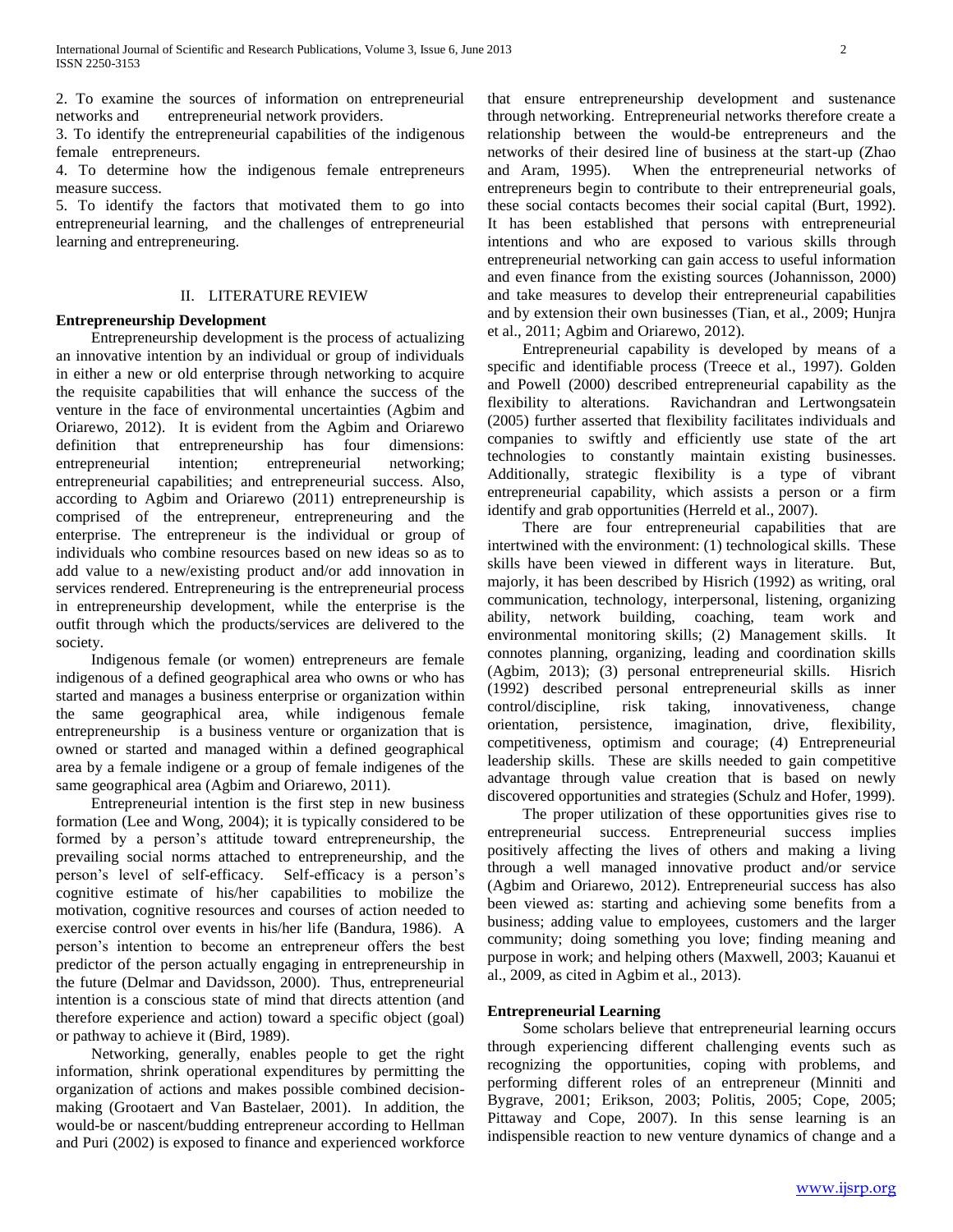central element of success (or failure) in start-up situation (Fayolle and Gailly, 2008). Rae (2006) explained learning as an integral part of entrepreneurial process in which human and social factors are as important as the economic factors.

 Entrepreneurial learning is widely understood as how people acquire knowledge and enact new behaviours in the process of recognizing and acting on opportunities and of organizing and managing ventures (Maples and Webster, 1980; Rae and Carswell, 2000). Most of the learning that takes place within an entrepreneurial context are experiential in nature (Deakins and Freel, 1998; Sullivan, 2000; Minniti and Bygrave, 2001; Sarasvathy, 2001). Entrepreneurial learning has also be defined as a dynamic and constant process of acquiring, assimilating and organizing the new information and knowledge with pre- existing structures (Rae and Carwell, 2000; Minniti and Bygrave, 2001; Cope, 2005; Harrison and Leitch, 2005). Rae (2006) defined entrepreneurial learning as a dynamic process awareness, reflection, association and application that involves transforming experiences and knowledge into functional learning outcomes. It is therefore evident that the commonest feature of the definitions of entrepreneurial learning is experience.

## **Experiential Learning and Entrepreneurship Development**

 Many scholars believe that there is no other way to learn entrepreneurship than personal experience (Henry et al., 2005). This is because experience helps one to generate new meaning which consequently leads to change in thinking and behaviour (Fayolle and Gailly, 2008). More so, experience inspires the choice of entrepreneurship as a future career path, and enables one to face the challenges of new venture creation, growth and success (Matlay, 2005; 2006; Smith et al., 2006). Experience also develops ones entrepreneurial self-efficacy, that is, the strong belief and desire to successfully perform the roles and task of an entrepreneur (Peterman and Kennedy, 2003; Zhao et al., 2005).

 Additionally, Erikson (2003) highlights experience as an influential factor in developing entrepreneurial self-efficacy. Erikson further noted that entrepreneurial self-efficacy develops through the journey from being completely inexperienced to becoming completely experienced. MacMillan and McGath (2000) asserted that entrepreneurial mindset can be developed through experience rather than the traditional methods of entrepreneurship education. Experiential methods of learning entrepreneurship enhance the acceptance and demands of students for entrepreneurship programs and thus, students can acquire entrepreneurial skills better through experiential methods (Plaschka and Welsch, 1990). Positive and pleasant experiences with entrepreneurship programs increase students' desire to become entrepreneurs as well as to highly engage in entrepreneurial activities which develops their entrepreneurial capacities (Fiet, 2000; Peterman and Kennedy, 2003). Harris and Gibson (2008) argued that high involvement in experiential activities can better enable students to develop entrepreneurial skills, reach their entrepreneurial potentials and achieve entrepreneurial success.

## **Social Learning and Entrepreneurship Development**

 Social interaction is crucial in the whole process of entrepreneurial learning. However, little attention has been directed to it as an interactive aspect of entrepreneurship development (Man and Yu, 2007; Pittaway and Cope, 2007). Entrepreneurial learning occurs in a process of personal interaction with the environment (Rae, 2000, 2007; Cope, 2005) aiming at discovering, evaluating and exploiting opportunities (Shook et al., 2003; Corbett, 2005, Heinonen and Poikkijoki, 2006). Social interactions shape and develop the entrepreneurial perceptions, attitude and abilities (Rae and Carswell, 2000) particularly entrepreneurial leadership (Dess et al., 2003; Holt et al., 2007) of the student (or trainee). Social interactions helps students to become aware of their weaknesses, improve their strengths, become mature in networking and communication skills, share and challenge their different insights and reasoning process, discover weak points on their reasoning and the ways to improve them, correct one another, and adjust their understanding on the basis of others' understanding. More importantly, social interactions help the students to apply the acquired knowledge and skills to solve the problems (Fuchs et al., 2008). Social interactive learning enhances creativity and innovativeness which are the core components of the whole entrepreneurship process (Rae, 2006; Ko and Butler, 2007). Thus, by being involved in various entrepreneurial roles and activities, entrepreneurial leaders learn social interactions through the socialization process (Surie and Ashley, 2008).

 Entrepreneurship development programmes provide opportunities for: students' (or trainees') social interactions (Peterman and Kennedy, 2003) which develop their entrepreneurial leadership skill (Vecchio, 2003); social interaction with the teachers and peers in groups which is critical for entrepreneurial learning process and improves students' affection on entrepreneurial activities as well as their perceived level of entrepreneurial competencies (Man and Yu, 2007); students (or trainees) to access groups of entrepreneurially minded students and research findings; students to be exposed to other entrepreneurs, investors and lecturers on occasions such as training, club meeting and business dealing where they have the chance to observe and learn from successful models (Zhao et al., 2005; Soutaris et al., 2007); social experience through which students exercise significant responsibilities which affect their desire to step into entrepreneurship (Peterman and Kennedy, 2003). Entrepreneurial learning occurs through social interactions rather than through written word of formal instructions (Collins and Robertson 2003).

#### III. RESEARCH METHODOLOGY

 The study employed a qualitative research design to explore the contributions of the social and experiential learning components of entrepreneurial learning in the development of indigenous female entrepreneurs in Anambra State. One of the defining characteristics of qualitative method is that it is firmly located in the "contest of discovery" rather than the "context of justification" (Guba and Lincoln, 1994; Schowandt, 1994). Also, in contrast to quantitative method, qualitative research is inherently inductive rather than being deductive (Deshpande, 1983).

 Interview is one of the main methods used to understand entrepreneur's behaviour (Patton, 1990; Fabowale et al., 1995). Creswell (2003) asserted that researchers mainly resort to interview when so much has not been written about a topic or the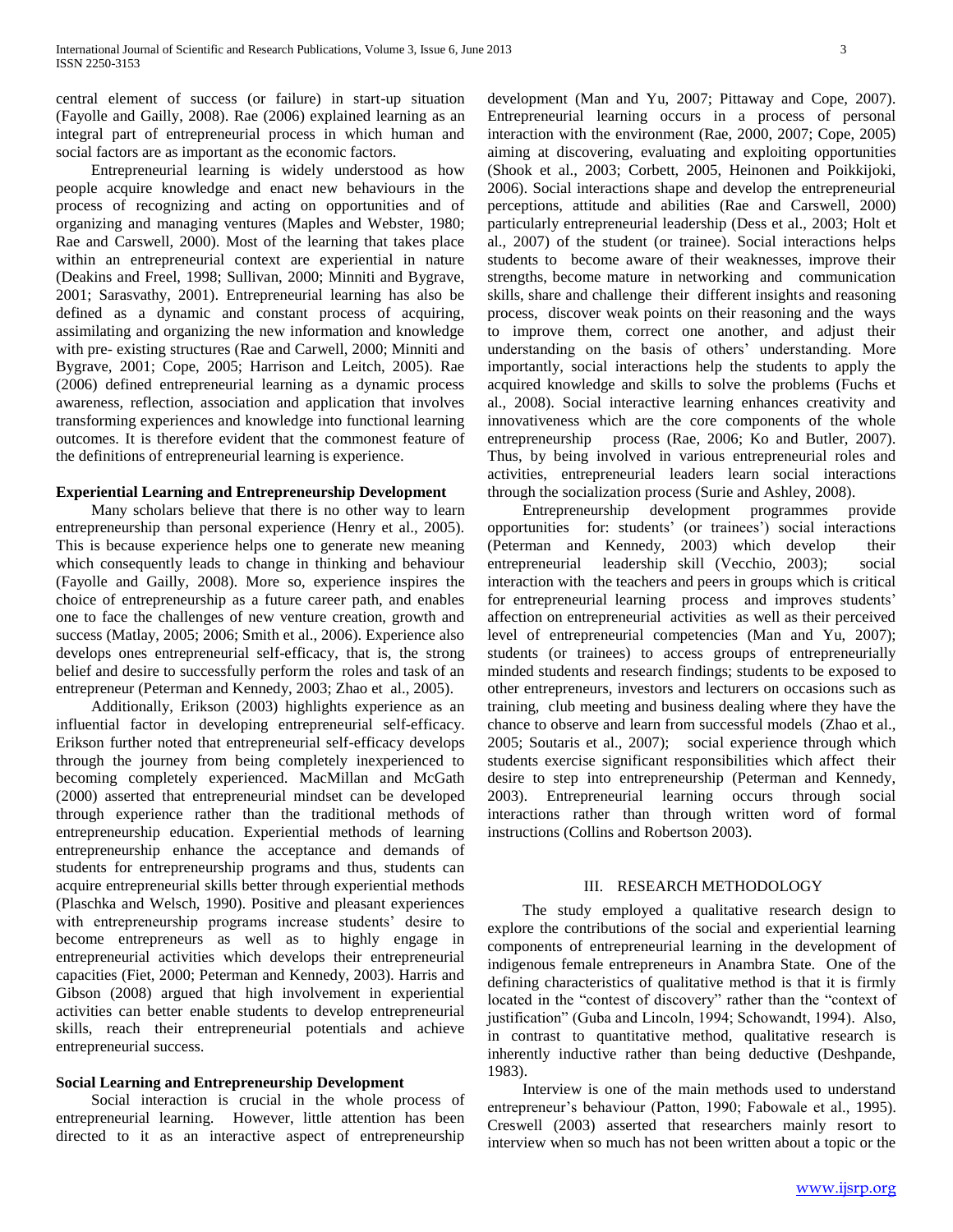population being studied. Thus, researchers seek to listen to participants so as to build an understanding based on their ideas. Based on the foregoing, interview method was adopted to gain insight into the experience of 30 indigenous female entrepreneurs in Anambra State.

 To select the respondents, the study adopted purposive and criterion sampling techniques (Patton, 1990; Asika, 1991). Purposive sampling technique was employed to identify indigenous female entrepreneurs, while criterion sampling technique was employed to select 10 respondents each from Nnewi, Onitsha and Awka towns in Anambra State, Nigeria. The criteria for the selection are: that she learnt the business from a network provider for a period of time; that the establishment of the business was independently done by the respondents or together with another entrepreneur; that she is actively involved in the management of the venture; and that the business must have been in existence for more than five years. The interviews were conducted in English and each interview began with a brief explanation of the objectives of the study. Questions were asked concerning the respondents' profile; career story (before and after creating their ventures); factors that made them choose entrepreneurial learning as a method of entrepreneurship development; sources of entrepreneurial information; entrepreneurial capabilities acquired; their definition of entrepreneurial success; and the challenges of entrepreneurial learning and entrpereneuring. Pseudonyms are used to protect the identity of the entrepreneurs, while the audio-recorded data were transcribed after the interviews.

#### IV. FINDINGS AND DISCUSSION

#### **Profile of Respondents**

 Table 1 presents a breakdown of the profile of the respondents. The ages of the respondents ranged from 27 to 56. One of the respondents have no educational qualification, while for those who have, their highest and lowest educational qualifications are master degree and First School Leaving Certificate (FSLC) respectively. Twelve (12) of them are married with children, 8 are married but with only one child, 5 are widows with children and 5 are single. Concerning the type of business they are running, 3 of them are fashion designers, 3 are event managers, 4 are traders, 3 are into sachet water production, one operates a restaurant, 3 own daycare/school, 2 operate dispensary clinic, 3 are artist, 3 operate business centers, one operate a beauty saloon, 2 own a printing and publishing press and 2 run a confectionary business. Eleven of the businesses are copreneurships, while 19 are solepreneurships. The women have entrepreneurial experiences that ranged from 6 to 15 years.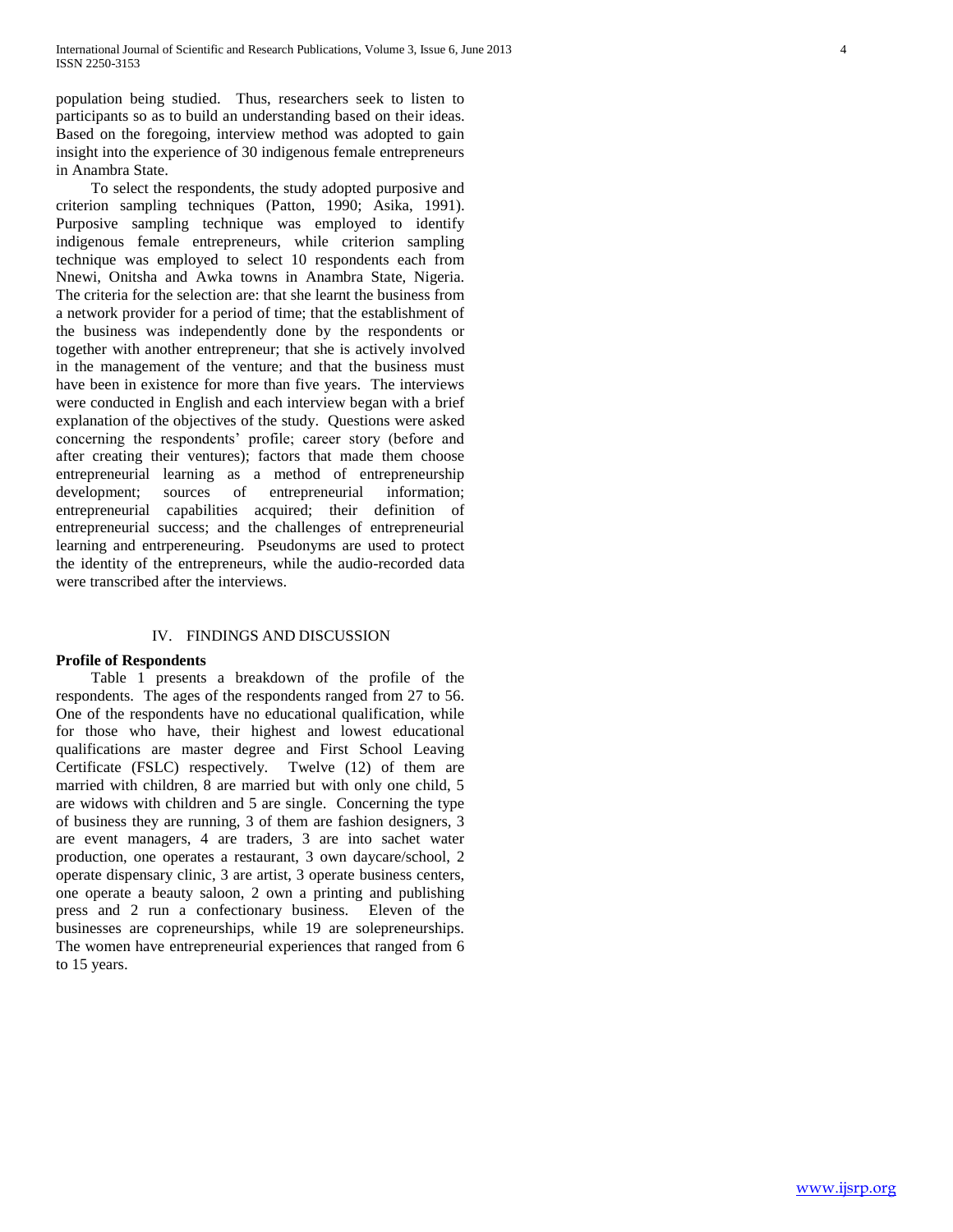| S/No             | <b>Name</b> | Age                      | <b>Highest</b><br>Edu. | <b>Marital Status</b>  | <b>Type of Business</b> | Ownership        | <b>Entrepreneurial</b>     |
|------------------|-------------|--------------------------|------------------------|------------------------|-------------------------|------------------|----------------------------|
|                  |             | $(in \nightharpoondown)$ | <b>Oualification</b>   |                        |                         | <b>Structure</b> | <b>Experience</b> (in yrs) |
| 1.               | Chinwe      | 34                       | B.Ed                   | Married; have children | Fashion designer        | Copreneurship    | 6                          |
| 2.               | Ego         | 42                       | <b>MBA</b>             | Married; has a child   | Event manager           | Copreneurship    | 12                         |
| 3.               | Ify         | 31                       | <b>NCE</b>             | Single                 | Retail outlet           | Solepreneurship  | $\overline{7}$             |
| 4.               | Ngozi       | 46                       | <b>SSCE</b>            | Widow; have children   | Sachet water production | Solepreneurship  | 8                          |
| $\overline{5}$ . | Chikwado    | 29                       | B.Sc.                  | Single                 | Retail outlet           | Solepreneurship  | 6                          |
| 6.               | Chika       | $\overline{27}$          | <b>HND</b>             | Single                 | Retail outlet           | Solepreneurship  | 6                          |
| 7.               | Chiugo      | 53                       | M.Ed                   | Married; have children | Daycare/school          | Copreneurship    | 15                         |
| 8.               | Ugonna      | 45                       | None                   | Married; have children | Retail outlet           | Solepreneurship  | 9                          |
| 9.               | Oge         | $\overline{35}$          | <b>NCE</b>             | Married; has a child   | Fashion designer        | Copreneurship    | $\overline{7}$             |
| 10.              | Amaka       | 56                       | M.Sc.                  | Married; have children | Dispensary clinic       | Copreneurship    | 10                         |
| 11.              | Ozioma      | 38                       | <b>HND</b>             | Married; has a child   | Artist                  | Solepreneurship  | 11                         |
| 12.              | Chinenye    | 40                       | <b>SSCE</b>            | Widow; have children   | <b>Business center</b>  | Solepreneurship  | 9                          |
| 13.              | Oluchi      | 38                       | B.Sc.                  | Married; has a child   | Sachet water production | Copreneurship    | $8\,$                      |
| 14.              | Udoka       | 34                       | B.Sc.                  | Married; has a child   | Dispensary clinic       | Copreneurship    | 6                          |
| 15.              | Ujunwa      | 46                       | <b>MBA</b>             | Married; have children | Event manager           | Solepreneurship  | 12                         |
| 16.              | Ifeoma      | 30                       | <b>OND</b>             | Single                 | <b>Business center</b>  | Solepreneurship  | 6                          |
| 17.              | Oby         | $\overline{33}$          | <b>MPA</b>             | Married; has a child   | Beauty saloon           | Solepreneurship  | 6                          |
| 18.              | Chizoba     | 52                       | M.Ed                   | Widow; have children   | Daycare/school          | Copreneurship    | 11                         |
| 19.              | Odinaka     | 48                       | <b>HND</b>             | Widow; have children   | Printing and publishing | Copereneurship   | $\,8\,$                    |
| 20.              | Nkiru       | 42                       | B.Sc.                  | Married; have children | Confectionary           | Solepreneurship  | 7                          |
| 21.              | Chinyere    | $\overline{37}$          | <b>OND</b>             | Married; have children | Artist                  | Solepreneurship  | $\,8\,$                    |
| 22.              | Nnenne      | $\overline{34}$          | B.Ed.                  | Married; has a child   | Restaurant              | Solepreneurship  | $\overline{7}$             |
| 23.              | Uche        | 55                       | <b>SSCE</b>            | Widow; have children   | Sachet water production | Copereneurship   | 12                         |
| 24.              | Ebele       | 41                       | <b>MPA</b>             | Married; has a child   | Daycare/school          | Solepreneurship  | 8                          |
| 25.              | Adaobi      | 32                       | <b>MBA</b>             | Married; have children | Event manager           | Copreneurship    | 6                          |
| 26.              | Ifunaya     | $\overline{51}$          | <b>FSLC</b>            | Married; have children | Fashion designer        | Solepreneurship  | 12                         |
| 27               | Adaeze      | 29                       | B.Sc.                  | Single                 | Artist                  | Solepreneurship  | 6                          |
| 28.              | Nkem        | 32                       | <b>NCE</b>             | Married; have children | <b>Business center</b>  | Solepreneurship  | 6                          |
| 29.              | Ekene       | $\overline{43}$          | <b>HND</b>             | Married; have children | Printing and publishing | Solepreneurship  | $\tau$                     |
| 30.              | Ihuoma      | 48                       | <b>SSCE</b>            | Married; have children | Confectionary           | Solepreneurship  | 10                         |

# **Table 1: Profile of Respondents**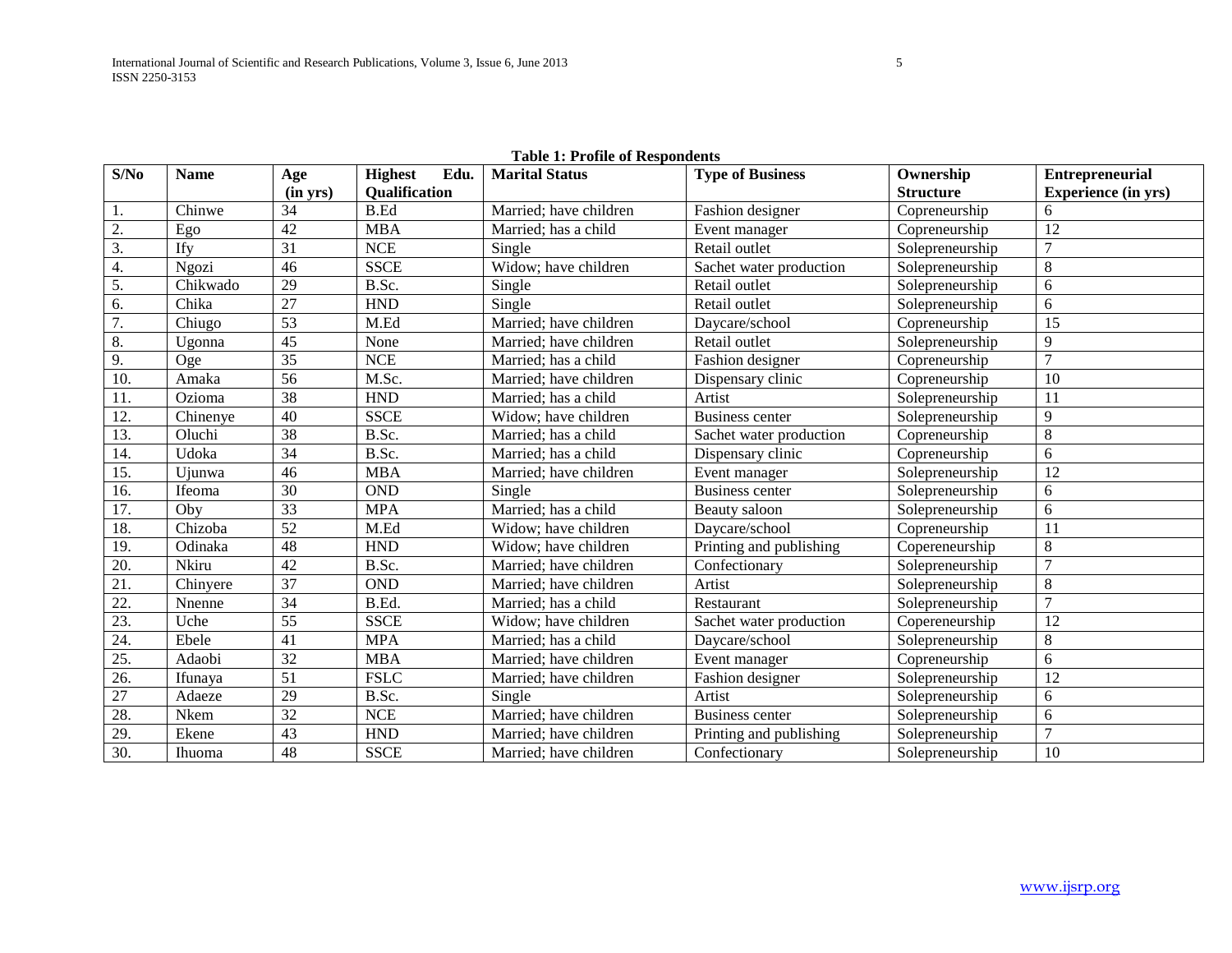## **Factors that Influence the Choice of Entrepreneurial Career**

 Katz (1992) defined employment status choice intentions as the vocational decision process in terms of the person's decision to enter an occupation as a salaried or self-employed person. Kolvereid (1996) asserted that the greater the person's perceived behavioural control, the stronger the person's intention to become elf-employed.The perceived behavioural control which is one of the factors of self-efficacy will in-turn correspond to perceived feasibility. According to Agbim and Oriarewo (2011) the motivating force that drive women to desire to be self-employed can arise from positive or negative conditions. Owing to women's traditional household responsibilities such as provision of food, clothing, education and health care support, women according to GEM (2010) engage in entrepreneurial activities out of the necessity to meet these responsibilities to both dependent immediate and extended family members. This is evident from the comments of the following indigenous entrepreneurs:

## **Chinenye stated that:**

 *The financial constraint I experienced owing to the sickness and subsequent death of my husband motivated me to search-out a business I could do so as to make some money to take care of myself, my children and other dependants.*

## **Ekene stated that:**

 *By the grace of God I married a well-to-do young man. After our wedding, I pleaded with him to establish a printing press for me and he agreed. Also, naturally I had always desired to be independent. So, my husband's promise to support me stirred up an entrepreneurial consciousness in me.*

## **Adaeze stated that:**

 *I started my artistry work when I could not secure a salaried job in both the public and private organizations.*

## **Chinwe stated that:**

 *My creativity in fashion designing drove me into setting up a fashion designing business with my friend.*

#### **Ugonna stated that:**

 *I have no formal education. However, when I discovered that I could still do well in trading, I ventured into retail business.*

## **Sources of Information on Entrepreneurial Networks and Entrepreneurial Network Providers**

 Researches undertaken on the learning pattern of female entrepreneurs in disciplines like sociology, management, education and psychology have identified female entrepreneurs as self-directed learners (Wells, 1998) who learn from challenges and problem solving (Well, 1998; Coyle, 2003) and frequently focus their learning on an in-the-moment information need (Wells, 1998; Fenwick and Hutton, 2000). These conceptualizations on the learning pattern of female entrepreneurs view female entrepreneurs as adult learners only. However, studies from the field of entrepreneurship focuses female entrepreneurs learning on the entrepreneurial context and the impact of opportunity recognition.

 Indeed, entrepreneurial learning is highly associated with opportunity recognition and exploitation (Rae, 2006; Ko and Butler, 2007). Opportunity identification is typically taught through innovative problem-solving and creative-thinking exercises and techniques rather than the traditional classroom activities (Klein and Bullock, 2006). Although several authors have noted that some of the information and knowledge can be learned through education, much of the necessary information on entrepreneurship and for identifying and exploiting opportunities can be learned through social interaction and experience (Rae and Carswell, 2000; Politis, 2005; Heinonen and Poikkikoki, 2006). This is corroborated by the responses of these indigenous female entrepreneurs.

#### **Ujunwa stated that:**

 *I discovered the need for an event manager in my area when my neighbour was preparing for his wedding. He had to travel to a neighbouring town to contract one because none was in existence in our area.* 

## **Nkem stated that:**

 *I started this business center owing to the continual demand by students for computer services. As you can see, this house is surrounded by so many private hostels occupied by Unizik students. So, one day a student told me that instead of only selling stationeries that I can as well start computer services, binding and lamination in this shop. When I showed interest, the student introduced me to a business centre operator from whom I learnt the business.*

## **Oby stated that:**

 *The whole idea about hair styling and body care come when I lost my job and after seeing a beauty pageant movie.*

## **Chiugo stated that:**

 *I started this school after I was disengaged as a teacher in a state in the Northern part of the country. My husband encouraged me to go to our town in Anambra State and establish a primary/secondary school together with his sister since only one was in existent then. Today, I thank God because I heeded my husband's advice.*

## **Entrepreneurial Capabilities of Indigenous Female Entrepreneurs**

 Entrepreneurial capabilities (technical, management and personal entrepreneurial skills, and entrepreneurial leadership skills) constitute the building bricks of any business enterprise (Agbim, 2013). Thus, every entrepreneur needs to learn the requisite skills for his/her chosen vocation. The female entrepreneurs corroborated this view when they explained the entrepreneurial capabilities they have learnt.

## **Ego explained that:**

 *When I was learning the business of even management, I learnt colour combination skill for the purpose of decoration. I also learnt management skills like how to plan, direct and control events.*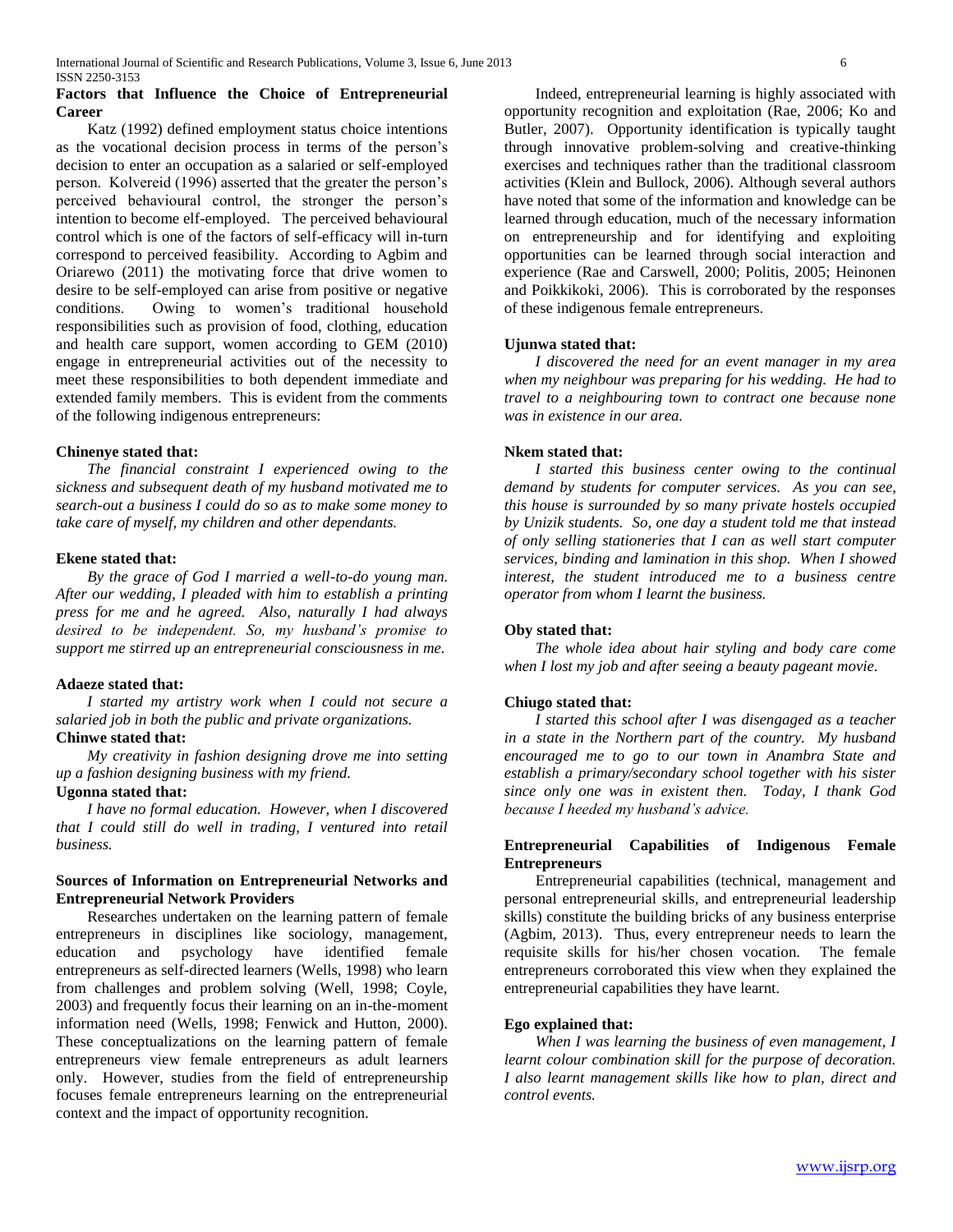#### **Ify explained that:**

 *As a business trainee some years back, I learnt from my madam how to differentiate original jewelleries and other clothing materials from the fake ones. I also learnt from my madam how to handle various changes in the business environment and how to maintain my customers.*

#### **Ngozi explained that:**

 *I learnt the practical aspect of this business from a man. During this period I learnt among other things how to threat water, how to maintain my customers and retain my workers.*

#### **Chikwado explained that:**

 *I learnt this business for six months. During this period, among other things I learnt from my madam how to keep financial records.*

#### **Chika explained that:**

 *My OND programme was full time, while my HND was part time. So I was learning the trade and doing my HND programme at the same time. I learnt from my madam how to differentiate original machine spare parts from the fake, how to save and how to know which parts to stock more and when.*

#### **Oge explained that:**

 *Aside polishing my innovative and risk taking skills, I learnt discipline and flexibility in designs both from my madam and my co-trainees.*

#### **Amaka explained that:**

 *After my diploma and bachelor programmes in health technology and nursing respectively, I worked in both private and public hospitals to acquire practical experience in drug administration, learn how to manage patients and to gain practical experience in midwifery before setting up this dispensary together with my friend who is also experienced. Those who come here do so mostly because of our experience on the job.*

#### **Odinaka explained that:**

 *When I was learning this business, my director taught me that when I establish my own business, I will need more of management skills but as the business grows I will need more of leadership skills and less of management skills. Today, this business has grown. The skills that have helped I and my friend to maintain and stabilize this growth are; ability to predict future problems and crises, ability to influence my workers, emotional intelligence, and ability to understand the needs of my workers.* 

## **How the Indigenous Female Entrepreneurs Measure Success**

 Entrepreneurship is a rugged venture. If it succeeds, the entrepreneur has reason to ride the crest to self-fulfillment and happiness (Ottih, 2011). Thus, when asked to explain how they measure success, the indigenous female entrepreneurs viewed success differently as follows:

#### **Ozioma stated that:**

 *Success in my business is that I started the type of business I love and that it has grown from a small to a big business.*

# **Oluchi stated that:**

 *I see success in my sachet water production business as managing the business well and meeting the water needs of my customers.*

## **Udoka stated that:**

 *I feel successful in this business when I see the business growing, my patients healed, I maintain a cordial relationship with my colleague, and my family members are helped from the benefits of the business.* 

#### **Ijeoma stated that:**

 *As far as I am concerned, success in this business connotes having more customers, doing a beautiful work for them and helping people around me from what I make from the business.*

## **Chizoba stated that:**

 *I feel successful when we graduate disciplined pupils/students with high academic performance, help family members and neighbours.*

#### **Nkiru stated that:**

 *Success is adding value to my customers, workers, myself, my family members and members of the community where the business is located.*

## **Ihuoma stated that:**

 *We feel successful when we give our customers value for their money and help people around us.*

 Successful women entrepreneurs have unique ways of putting together personal qualities, finance and other resolution by their willingness and ability to seek out an investment opportunity, establish an enterprise based on it and use the opportunities successfully. Successful women in business are ready to spend on capacity building. They have good accounting system, take care of those working for them and they believe that they are adding value to the economy (Ukonu and Tafamel, 2011). They measure success as adding value to employees, customers and the larger community (Kauaniui et al., 2009, as cited in Agbim et al., 2013).

 Most women that have made it in their entrepreneurial activities select a career, which gives them intrinsic satisfaction, accepts responsibilities, have focused, achievable and measurable goals. They have internal locus of control, high self-esteem and self-efficacy. They are conscious of the dynamism of their environment. They are innovative and creative to look for people's needs and identify gaps in their immediate environment and try to meet them (Ukonu and Tafamel, 2011). It is therefore obvious that if the right and adequate support is given to them, they can develop further, influence more women to become entrepreneurs and by extension measure up with their male counterparts with time (Agbim and Oriarewo, 2011).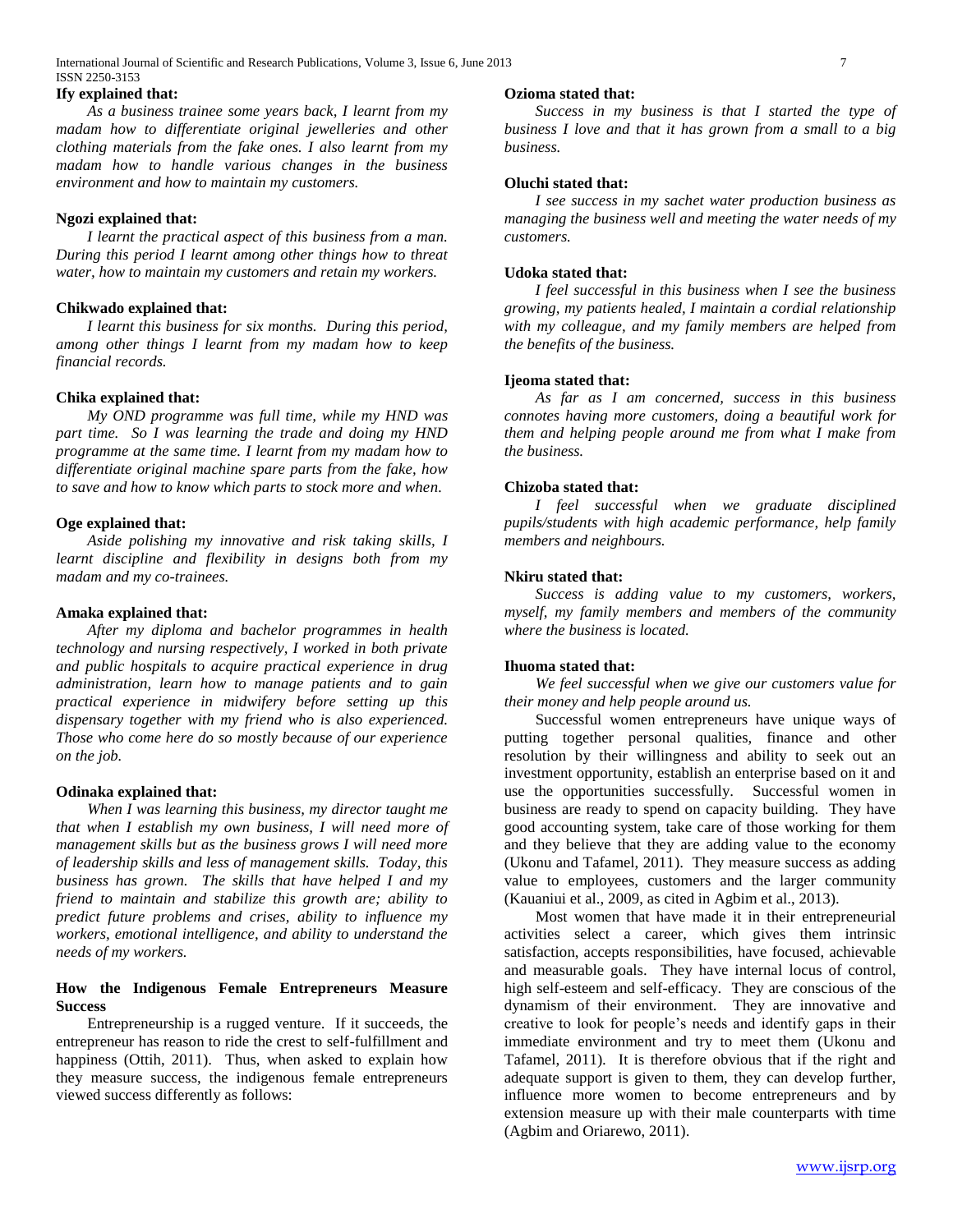## **Entrepreneurial Learning and Entrepreneuring: Motivating Factors and Challenges**

 Women entrepreneurs are persons who accept challenging roles to meet their personal needs and to become economically independent. A strong desire to do something positive is an inbuilt quality of entrepreneurial women (Goyal and Parkash, 2011). The indigenous female entrepreneurs corroborated these assertions when they explained what motivated them to go into entrepreneurial learning and the challenges they encountered in the course of the learning and entrepreneuring activities.

## **Chinyere stated that:**

 *I enrolled to learn the practical skills in fine and applied arts so as to enable me set up my own art business. My two years as a trainee was challenging, experimental and interactive because I learnt so much from both my master and any co-trainees, I sacrificed my leisure time to care for my home front, I disciplined myself to overcome the sexual harassment from men. And, when I eventually established my own I initially encountered financial, home-front and job challenges. But for now things are much better.*

## **Nnenne stated that:**

 *My biggest motivating factor is that I am a gifted cook. And, my biggest challenge for the 3 months I learnt the practical skills in restaurant business and since I established my own restaurant has been the sexual mores of some men toward me.*

#### **Uche stated that:**

 *I went into learning sachet water production for 6 months so as to gather practical experience from the business owner, the workers/trainees and the distributors. My challenge then was taking care of my children, meeting up with my activities as a trainee and financial constraint because I was not a salaried staff. However, since I established my own production outfit together with my friend, our challenge has been high cost of production occasioned by erratic public electric supply.*

#### **Ebele stated that:**

 *I worked with a private school for 3 years to learn how to establish and manage day care/primary and secondary schools. My challenge then was financial constraint due to the poor remuneration. My challenge today is inadequate staff training and inadequate infrastructure.*

#### **Adaobi stated that:**

 *My love for good colour combination and order drove me into this business. I learnt the business for 2 years; getting involved in practical activities to learn the skills and to acquire experience. My challenge then was sexual advances from the opposite sex and financial constraint; I did not have the money to buy some materials and equipments to try out some things myself. However, things are a lot better since I started the business with my friend. Our challenge today is always how to meet the demands of our clients.*

#### **Ifunanya stated that:**

 *My love for fashion designing drove me into learning the skills and gathering practical experience of the business for 4 years. My challenge then was my inability to speak and write in English language. However, things started changing for the better when I enrolled for adult education. Today, the challenge has been family responsibilities, and meeting my clients' demands and the seasonal chest pains I usually experience.*

## V. CONCLUSION

 The findings of the study showed that financial constraints, support from husbands/family members, joblessness, creativity and lack of formal education influenced the respondents choice of entrepreneurial career. This according to Agbim and Oriarewo (2011) showed that both positive and negative conditions can drive women to desire to be self-employed. The study also found that the respondents recognized opportunities, got information on entrepreneurial networks and network providers from neighbours, friends, movies, husbands and through social interaction. This suggests that the students/trainees should be taught how to derive meaning from different learning opportunities (Rave and Carwell, 2000) and how to learn through the whole process of entrepreneurship development (Corbett, 2005).

 The study further revealed that the trainees learnt entrepreneurial capabilities such as; colour combination skills, management skills, skills on how to handle changes in the business environment, skills on how to maintain their customers, technical skills, skills on how to retain their workers, skills on how to keep financial records, skills on how to differentiate fake products from the original, skills on how to save, skills on how and when to maintain certain stock levels, risk taking skills, discipline and flexibility skills, skills on drug administration, skills on how to manage patients, practical skills in midwifery and entrepreneurial leadership skills. It is evident that entrepreneurial capability is developed by means of a specific and identifiable process (Treece et al., 1997). This process entails "learning to learn". Therefore, more emphasis should be placed on "learning to learn" rather than the theoretical aspects of entrepreneurship development (Fiet, 2000; Zhao et al., 2005).

 It was also found from the study that the respondents measured success in their business as: starting the business they love; growing their business from a small to a big one; managing the business well and meeting the needs of their customers; maintaining a cordial relationship with their colleagues; helping family members from the benefits of the business; having more customers; helping people around them; adding value to self, family members, customers, workers and community members; and giving customers value for their money. The respondents revealed that the motivating factors for entrepreneurial learning and entrepreneuring are: to gain practical skills/experience; natural gift/ ability and love for their chosen vocation. They further gave the challenges of entrepreneurial learning and enterprenuring as: financial constraint, home front responsibilities, the nature of the job, sexual mores of men toward women, inadequate staff training,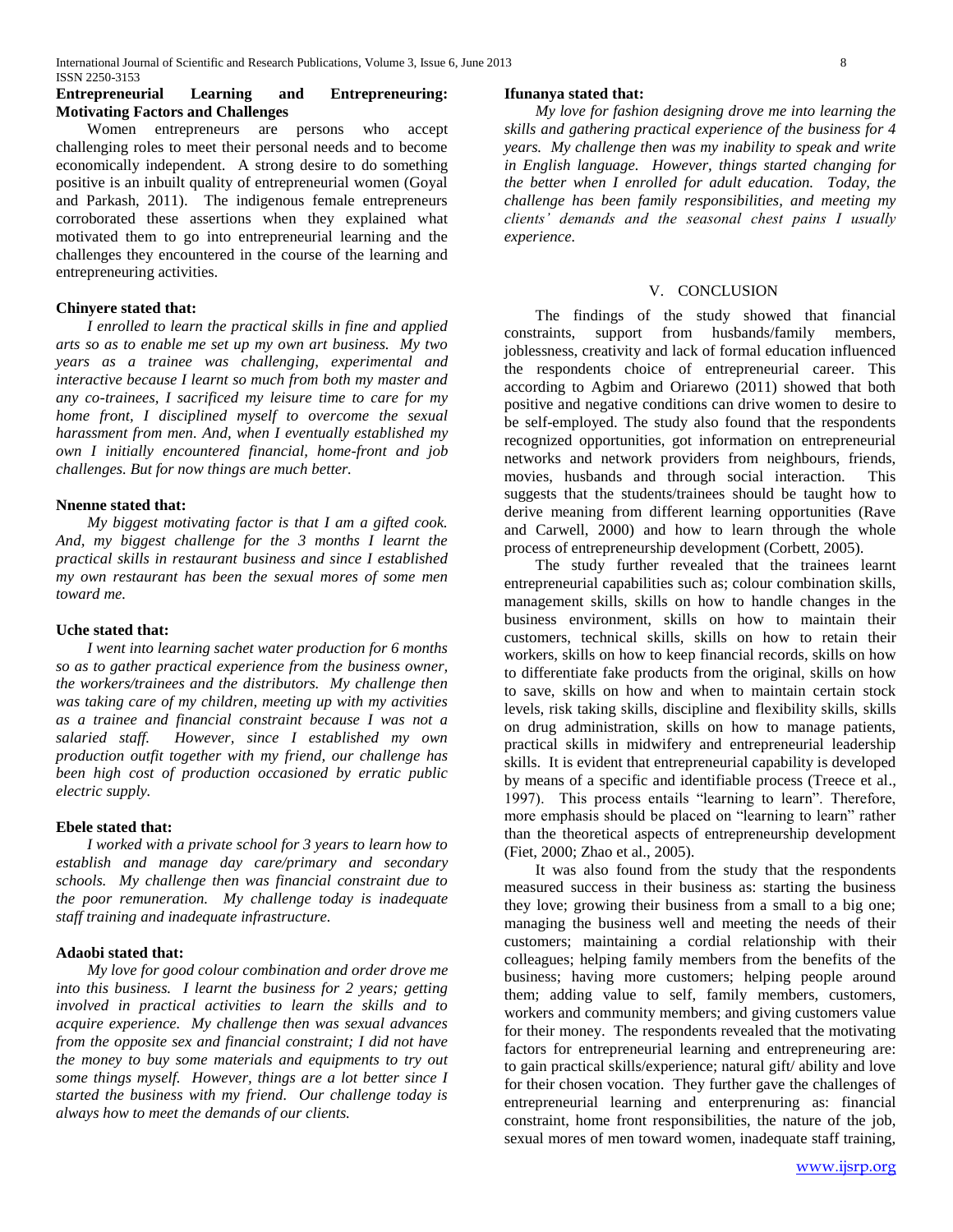International Journal of Scientific and Research Publications, Volume 3, Issue 6, June 2013 9 ISSN 2250-3153

erratic power supply, poor remuneration, how to meet clients'/customers' demands, inability to speak and writer in English language, inadequate infrastructure and the health hazards associated with some of the businesses.

 The study has revealed that entrepreneurship development can be better achieved through entrepreneurial learning. This is because entrepreneurial learning develops in the students/trainees: an entrepreneurial intentions; the ability to recognize opportunities and consequently search-out an entrepreneurial network provider from whom to learn the requisite capabilities for the chosen vocation; and the needed commitment that assures entrepreneurial success. Entrepreneurial learning helps the students/trainees to achieve all these through social interaction and experiential learning. To enhance and sustain the development of indigenous female entrepreneurs in Anambra State, centers for entrepreneurial learning through the process of social interaction and experiential learning should be established. This will consequently reduce the challenge of sexual harassment from men and give the women the balance between learning time and the time to attend to their home-front. More so, interest free loans should be made available to the women who have gone through the learning process of their chosen vocation. This is to enable them start their own businesses.

#### **REFERENCES**

- [1] Agbim, K.C. The relative contribution of management skills to entrepreneurial success: A survey of small and medium enterprises (SMEs) in the trade sector. *International Organization of Scientific Research Journal of Business and Management, 7*(1), 2013, 08-16.
- [2] Agbim, K.C., Oriarewo, G.O. and Ijie, N. The relative importance of spirituality in entrepreneurship development among graduates of Nigerian tertiary institutions. *International Journal of Business and Management Invention, 2*(4), 2013, 25-35.
- [3] Agbim, K.C. and Oriarewo, G.O. Factors influencing indigenous female entrepreneurship development among Tiv people in Benue State, Nigeria. *Journal of Economics and Management Studies, 4*(1/2), 2011, 99-112.
- [4] Agbim, K.C. and Oriarewo, G.O. Spirituality as correlate of entrepreneurship development. *Journal of Research in National Development, 10*(3), 2012, 154-164.
- [5] Allen, I.E., Elam, N., Langowitz, N. and Dean, N. *Global Entrepreneurship monitor report on women entrepreneurship*. Babson Park, MA: Babson College and London: London Business School, 2007.
- [6] Aska, N. Research methodology in the behaviourial sciences. Ikeja: Longman, 1991.
- [7] Bandura, A. *Social foundations of thought and action.* Englewood, Cliffs: Prentice-Hall, 1986.
- [8] Bird, B.J. *Entrepreneurial behaviour.* Glenview, IL: Scott Foresman, 1989.
- [9] Bosma, N., Acs, Z., Autio, E. and Levie, J. *Global entrepreneurship monitor- 2008 executive report*. Babson college and Universided de Desrrollo, 2009.
- [10] Burts, R.S. *Structural holes.* Cambindge, M.A: Harvard University Press, 1992.
- [11] Collins, A. and Robertson, M. The entrepreneurial summer school as a successful model for teaching. *Education + Teaching, 45*, 2003, 324- 330.
- [12] Cope, J. Towards a dynamic learning perspective of entrepreneurship. *Entrepreneurship Theory and Practice, 29*(4), 2005, 373-397.
- [13] Corbett, A.C. Experiential learning within the process of opportunity identification. *Entrepreneurship Theory and Practice, 29*(4), 2005, 473- 398.
- [14] Coyle, H.E. The influence of positions, and agency on female entrepreneurs' learning in male-dominated business context. Penn state: Harrisbury, 2003.
- [15] Creswell, J.W. Research design: Qualitative, quantitative and mixed methods approaches. Thousand Oaks, CA: Sage publications, 2003.
- [16] Deakins, D. and Freel, M. Entrepreneurial learning and the growth process in SMEs. *Learning Organizations, 5,* 1998, 144-155.
- [17] Delmar, F. and Davidssion, P. Where do they come from? Prevalence and characteristics of nascent entrepreneurs. *Entrepreneurship and Regional Development, 12*, 2000, 1-23.
- [18] Deshpande, R. Paradigms lost: On theory and method in research in marketing. *The Journal of Marketing, 47,* 1983, 101,110.
- [19] Erikson, T. Towards a taxonomy of entrepreneurial learning experiences among potential entrepreneurs. *Journal of Small Business and Enterprise Development, 10*(1), 2003, 106-112.
- [20] Fabowale, L., Orser, B. and Riding, A. Gender, structural factors and credit terms between Canadian small business and financial institutions. *Entrepreneurship Theory and Practice, 19*(4), 1995, 41-64.
- [21] Fayolle, A. and Gailly, B. From craft to science, teaching models and learning process in entrepreneurship education. *Journal of European Industrial Teaching, 32*(7), 2008, 569-593.
- [22] Fenwick, T. and Hutton, S. *Women crafting new work: The learning of women entrepreneurs.* National Center for Vocational Education Research (NCVER), 2000.
- [23] Fiet, J.O. The pedagogical side of entrepreneurship theory. *Journal of Business Venturing, 16*, 2000, 101-117.
- [24] Frederick, H.H. and Foley, D. Indigenous populations as disadvantaged entrepreneurs in Australia and New zealous. *International Indigenous Journal of Entrepreneurship Advancement, Strategy and Education* (online edition and selected hard copy edition). 2006. Retrieved from http:www. indigenousjournal.com. on June 19, 2012.
- [25] Fuchs, K., Werner, A. and Wallan, F. Entrepreneurship education in Germany and Sweden: What role do different school systems play? *Journal of Small Business and Enterprise Development, 15*(2), 2008, 365-381.
- [26] Global *Entrepreneurship monitor (GEM)*. Global study of women entrepreneurs, 2010. Retrieved from **[http://www](http://www/)**. gemconsortium.org on June 19, 2012.
- [27] Golden, W. and Powell, P. Towards a definition of flexibility: In search of holy grail. *Omega International Journal of Management Science, 28*(4), 2000, 373-384.
- [28] Goyal, M. and Parkarsh, J. Women entrepreneurship in India- problems and prospects. Zenith International Journal of Multidisciplinary Research, *1*(5), 2011, 195-207.
- [29] Grootaert, C. and Van Bastellaer, T. *Understanding and measuring social capital initiative.* The World Bank Social Capital Working Paper (No.24), 2001.
- [30] Harrison, R.T. and Leitch, C.M. Entrepreneurial learning: Researching the interface between learning and the entrepreneurial context. *Entrepreneurship Theory and Practice, 29*(4), 2005, 351-371.
- [31] Heinonen, J. and Poikkijoki, S. An entrepreneurial-directed approach to entrepreneurship education: Mission impossible? *Journal of Management Development, 25*(1), 2006, 40-54.
- [32] Hellman, T. and Puri, M. Venture capital and the progression of start-up firms. *Journal of Finance, 57*, 2002, 169-197.
- [33] Henry, C., Hill, F. and Leitch, C. Entrepreneurship education and training: Can entrepreneurship be taught? *Education + Training*, *47*(2), 2005, 98-111.
- [34] Herreld, J. B., O' Relly, C.A. and Tushman, M.L. Dynamic capabilities at IBM driving strategies into action. *California Management Review, 49*(4), 2007, 21-43.
- [35] Hisrich, R.D. *Towards an organization model for entrepreneurial education.* Proceedings of international entrepreneurship conference. Dortmund, Germany, 1992, PP.29
- [36] Holt, D.T., Rutherford, M.W. and Clohessy, G.R. Corporate entrepreneurship: An empirical look at individual characteristics, context and process. *Journal of Leadership and Organizational Studies, 13*(4), 2007, 4054